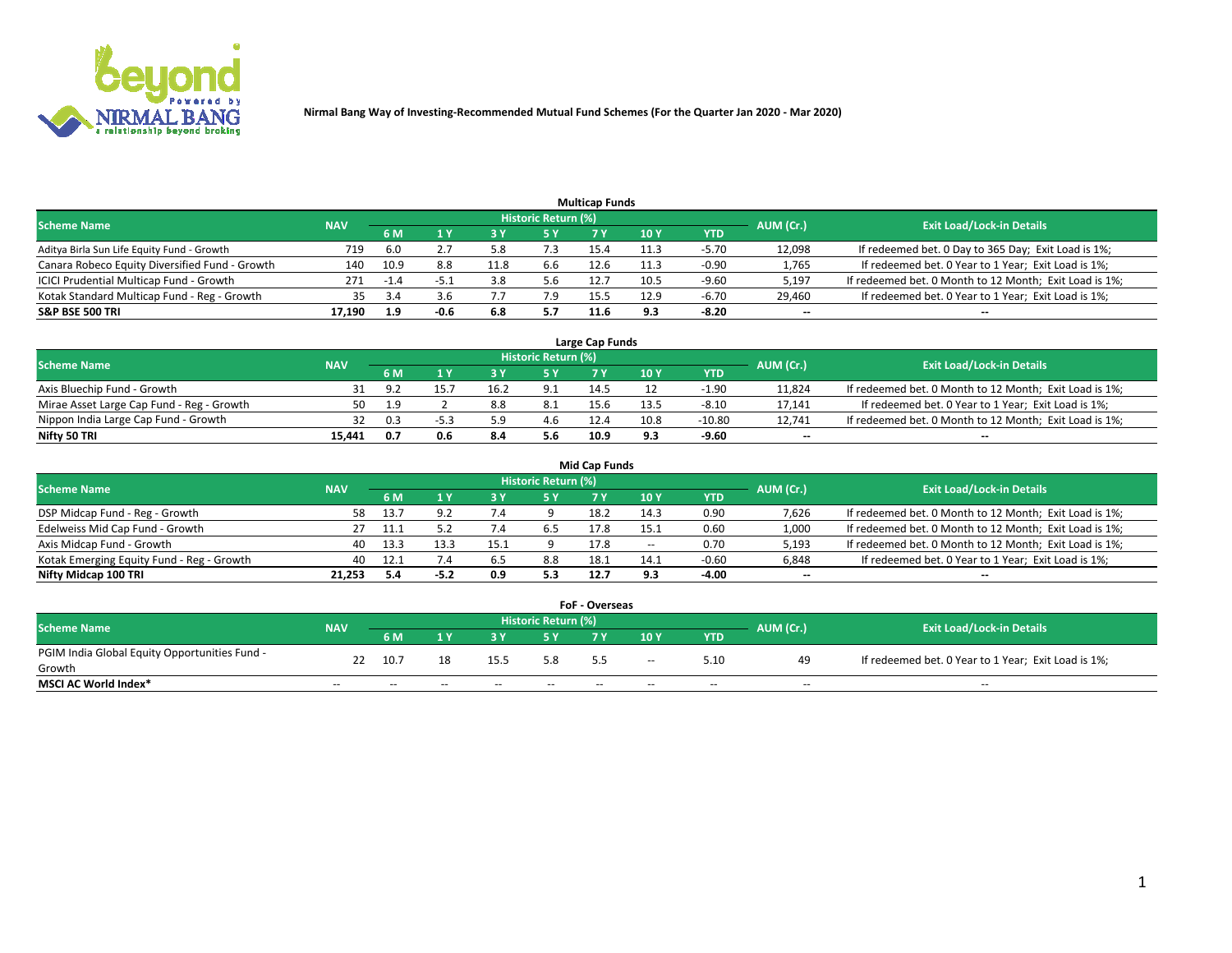

| Large & Midcap<br>Historic Return (%)            |            |      |        |      |     |      |      |         |           |                                                     |  |  |  |  |
|--------------------------------------------------|------------|------|--------|------|-----|------|------|---------|-----------|-----------------------------------------------------|--|--|--|--|
| <b>Scheme Name</b>                               | <b>NAV</b> | 6 M  |        |      |     |      | 10 Y | YTD     | AUM (Cr.) | <b>Exit Load/Lock-in Details</b>                    |  |  |  |  |
| Canara Robeco Emerging Equities - Growth         | 97         | 13.0 |        | 9.5  | 10  | 21.1 | 17.7 | 0.30    | 5,597     | If redeemed bet. 0 Year to 1 Year; Exit Load is 1%; |  |  |  |  |
| Invesco India Growth Opportunities Fund - Growth |            |      |        | 10.3 |     | 14.2 | 11.9 | $-4.70$ | 2,498     | If redeemed bet. 0 Year to 1 Year; Exit Load is 1%; |  |  |  |  |
| Principal Emerging Bluechip Fund - Growth        | 106        | 11.1 | 5.8    |      |     | 18.6 |      | $-1.80$ | 2.117     | If redeemed bet. 0 Year to 1 Year; Exit Load is 1%; |  |  |  |  |
| NIFTY Large Midcap 250 TRI                       | 6.974      | 4.4  | $-0.1$ |      | 6.8 | 13.5 | 10.4 | -6.00   | $\sim$    | $- -$                                               |  |  |  |  |

| <b>Focused Funds</b>             |            |      |      |      |                     |      |       |         |           |                                                        |  |  |  |
|----------------------------------|------------|------|------|------|---------------------|------|-------|---------|-----------|--------------------------------------------------------|--|--|--|
| <b>Scheme Name</b>               | <b>NAV</b> |      |      |      | Historic Return (%) |      |       |         |           | <b>Exit Load/Lock-in Details</b>                       |  |  |  |
|                                  |            | 6 M  |      |      |                     |      | 10 Y  | YTD     | AUM (Cr.) |                                                        |  |  |  |
| Axis Focused 25 Fund - Growth    | 30         | 11.9 | 16.4 | 14.6 | 10.2                | 14.8 | $- -$ | -1.10   | 9,764     | If redeemed bet. 0 Month to 12 Month; Exit Load is 1%; |  |  |  |
| SBI Focused Equity Fund - Growth |            |      | 13.9 | 13.8 | 10                  | 15.3 | 16.1  | $-1.00$ | 7.694     | If redeemed bet. 0 Year to 1 Year; Exit Load is 1%;    |  |  |  |
| <b>S&amp;P BSE 500 TRI</b>       | 17.190     |      | -0.6 | 6.8  | 5.7                 | 11.6 |       | $-8.20$ | $\sim$    | $- -$                                                  |  |  |  |

| <b>Small Cap Funds</b>                         |            |        |         |                     |        |      |       |         |                          |                                                     |  |  |  |  |
|------------------------------------------------|------------|--------|---------|---------------------|--------|------|-------|---------|--------------------------|-----------------------------------------------------|--|--|--|--|
| <b>Scheme Name</b>                             | <b>NAV</b> |        |         | Historic Return (%) |        |      |       |         | AUM (Cr.)                | <b>Exit Load/Lock-in Details</b>                    |  |  |  |  |
|                                                |            | 6 M    |         | 3Y                  | 5 Y    | 7 Y  | 10Y   | YTD     |                          |                                                     |  |  |  |  |
| Franklin India Smaller Companies Fund - Growth | 48         | 0.8    | $-9.7$  | $-0.8$              | 3.9    | 16.5 | 13.9  | $-4.70$ | 7,188                    | If redeemed bet. 0 Year to 1 Year; Exit Load is 1%; |  |  |  |  |
| HDFC Small Cap Fund - Growth                   | 36         | $-2.4$ | $-14.8$ | 4.8                 | 6.8    | 13.4 | 10.5  | $-5.40$ | 9,154                    | If redeemed bet. 0 Year to 1 Year; Exit Load is 1%; |  |  |  |  |
| L&T Emerging Businesses Fund - Reg - Growth    | 21         | $-0.7$ | $-12.1$ |                     | 7.4    | $-$  | $- -$ | $-6.30$ | 5,606                    | If redeemed bet. 0 Year to 1 Year; Exit Load is 1%; |  |  |  |  |
| SBI Small Cap Fund - Growth                    | 54         | 10.5   | 8.5     |                     | 12.4   | 23.4 | 17.9  | 1.00    | 3,493                    | If redeemed bet. 0 Year to 1 Year; Exit Load is 1%; |  |  |  |  |
| Nifty Smallcap 100 TRI                         | 6.697      | 0.4    | $-13.6$ | -5.6                | $-0.4$ | 8.6  | 5.5   | $-6.50$ | $\overline{\phantom{a}}$ | $- -$                                               |  |  |  |  |

## **ELSS Schemes (Tax Saving u/s 80-C)**

| <b>Scheme Name</b>                           | <b>NAV</b> |      |      | <b>Historic Return (%)</b> |           |       |      |         | AUM (Cr.) | <b>Exit Load/Lock-in Details</b> |
|----------------------------------------------|------------|------|------|----------------------------|-----------|-------|------|---------|-----------|----------------------------------|
|                                              |            | 6 M  | 1 Y  |                            | <b>5Y</b> | 7 Y   | 10Y  | YTD     |           |                                  |
| Aditya Birla Sun Life Tax Relief 96 - Growth | 31         | 9.1  |      | 8.8                        |           | 15.9  |      | $-2.50$ | 10,308    | Nil                              |
| Axis Long Term Equity Fund - Growth          | 49         | 12.1 | 15.9 | 14.4                       | 8.8       | 19.2  | 16.8 | $-0.40$ | 21,659    | Nil                              |
| Canara Robeco Equity Tax Saver Fund - Growth | 69         | 12.2 |      |                            | 6.9       | 13.2  | 11.8 | 0.30    | 1,036     | Nil                              |
| Invesco India Tax Plan - Growth              | 52         | 8.9  |      | 9.4                        | 7.1       | 15.4  |      | $-2.50$ | 1,028     | Nil                              |
| Mirae Asset Tax Saver Fund - Reg - Growth    | 18         | 3.8  |      | 10.                        | $- -$     | $- -$ |      | $-7.40$ | 3,293     | Nil                              |
| S&P BSE 200 TRI                              | 5,558      |      | 0.2  |                            | 5.9       | 11.7  |      | $-8.60$ | $-$       | $- -$                            |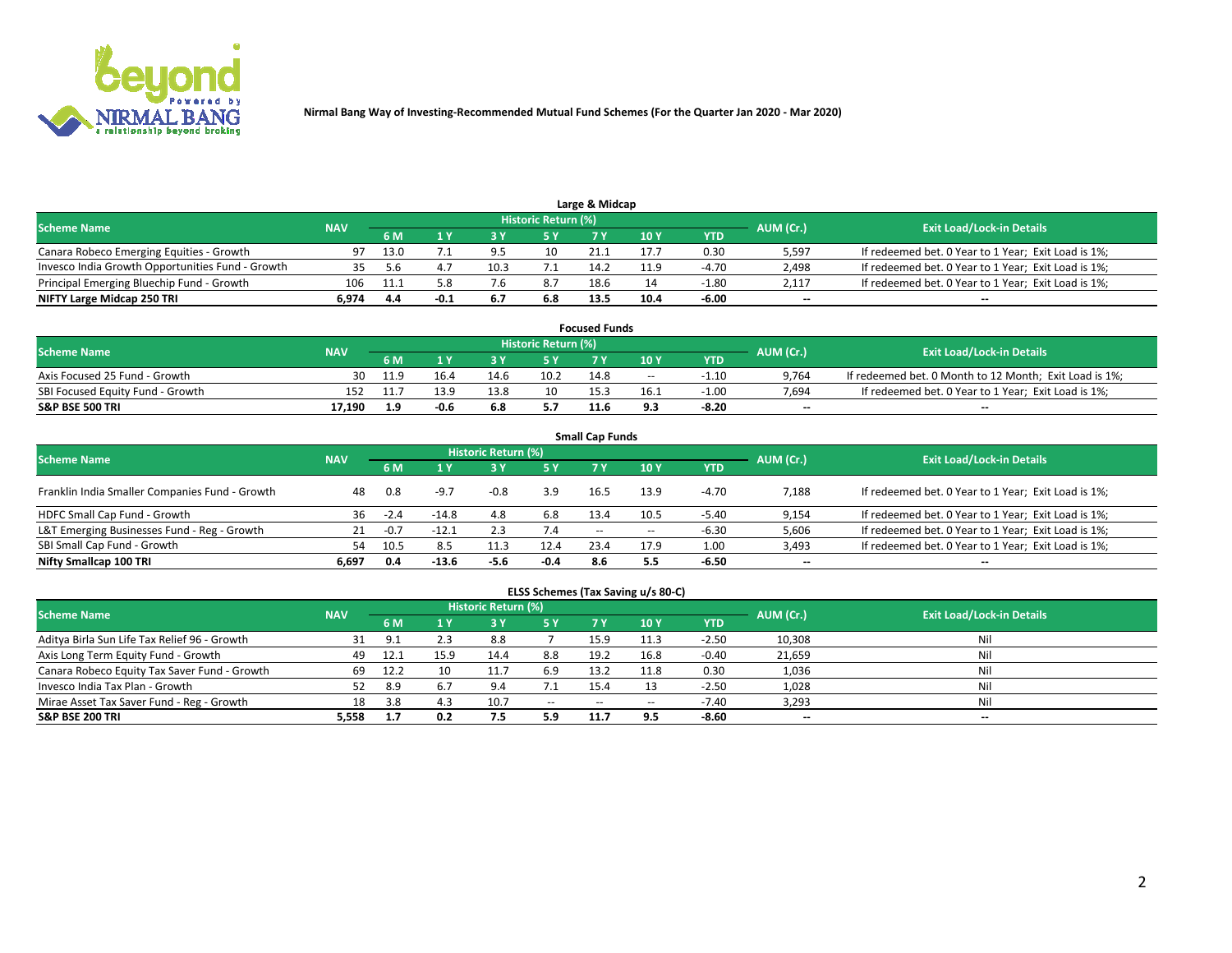

| <b>Contra/Value Fund</b><br>Historic Return (%) |            |       |      |     |     |      |      |         |           |                                                     |  |  |  |
|-------------------------------------------------|------------|-------|------|-----|-----|------|------|---------|-----------|-----------------------------------------------------|--|--|--|
| <b>Scheme Name</b>                              | <b>NAV</b> | 6 M   |      |     | 5 Y | 7 Y  | 10Y  | YTD     | AUM (Cr.) | <b>Exit Load/Lock-in Details</b>                    |  |  |  |
| Kotak India EQ Contra Fund - Reg - Growth       |            |       |      | 9.5 | 6.5 | 12.1 | 10.1 | $-6.00$ | 866       | If redeemed bet. 0 Year to 1 Year; Exit Load is 1%; |  |  |  |
| Invesco India Contra Fund - Growth              | 47         |       |      | ۵.  | 7.8 | 16.2 | 12.2 | $-3.70$ | 4,669     | If redeemed bet. 0 Year to 1 Year; Exit Load is 1%; |  |  |  |
| UTI Value Opportunities Fund - Growth           | 61         | - 6.2 | 3.9  | 6.8 |     | 10.3 |      | $-4.90$ | 4,635     | If redeemed bet. 0 Year to 1 Year; Exit Load is 1%; |  |  |  |
| Nippon India Value Fund - Growth                | 70         |       |      |     |     | 12.2 | ۹F,  | $-6.90$ | 3,114     | If redeemed bet. 0 Year to 1 Year; Exit Load is 1%; |  |  |  |
| <b>S&amp;P BSE 500 TRI</b>                      | 17.190     | 1.9   | -0.6 | 6.8 | 5.7 | 11.6 | 9.3  | $-8.20$ | $\sim$    | $- -$                                               |  |  |  |

|                                                                           |            |      |        |                          |       | Sector/Thematic |               |            |                          |                                                        |
|---------------------------------------------------------------------------|------------|------|--------|--------------------------|-------|-----------------|---------------|------------|--------------------------|--------------------------------------------------------|
| <b>Scheme Name</b>                                                        | <b>NAV</b> |      |        | Historic Return (%)      |       |                 |               |            | AUM (Cr.)                | <b>Exit Load/Lock-in Details</b>                       |
|                                                                           |            | 6 M  | 1 Y    | 73 Y                     | 15 Y  | 7 Y             | 10Y           | <b>YTD</b> |                          |                                                        |
| Canara Robeco Consumer Trends Fund - Reg -<br>Growth                      | 42         | 13.8 | 12.8   | 12.7                     | 9.8   | 15.8            | 14.4          | $-0.20$    | 392                      | If redeemed bet. 0 Year to 1 Year; Exit Load is 1%;    |
| Mirae Asset Great Consumer Fund - Growth                                  | 36         | 8.9  | 5.7    |                          | 9.5   | 15.8            | $\sim$ $\sim$ | $-4.20$    | 1,004                    | If redeemed bet. 0 Year to 1 Year; Exit Load is 1%;    |
| ICICI Prudential Technology Fund - Growth                                 | 57         | -6.3 | $-4.2$ | 12.2                     | 5.6   | 14.7            | 14.7          | $-0.90$    | 418                      | If redeemed bet. 0 Day to 15 Day; Exit Load is 1%;     |
| Nippon India Pharma Fund - Growth                                         | 160        | 11.8 | 6.5    | 5.6                      | 3.5   | 13.8            | 13.5          | 5.40       | 2,451                    | If redeemed bet. 0 Year to 1 Year; Exit Load is 1%;    |
| BNP Paribas India Consumption Fund - Reg - Growth                         | 13         | 14.7 | 19.7   | $\overline{\phantom{a}}$ | $- -$ | $- -$           | $- -$         | 0.70       | 499                      | If redeemed bet. 0 Month to 12 Month; Exit Load is 1%; |
| ICICI Prudential Banking and Financial Services Fund -<br>Retail - Growth | 62         |      | 0.5    | 8                        | 9.4   | 16.2            | 15.3          | $-11.70$   | 3,615                    | If redeemed bet. 0 Day to 15 Day; Exit Load is 1%;     |
| <b>S&amp;P BSE 500 TRI</b>                                                | 17.190     | 1.9  | -0.6   | 6.8                      | 5.7   | 11.6            | 9.3           | $-8.20$    | $\overline{\phantom{a}}$ | $- -$                                                  |

| <b>Dynamic Asset Allocation Funds</b>                      |            |        |        |                     |               |       |                          |            |                          |                                                          |  |  |  |
|------------------------------------------------------------|------------|--------|--------|---------------------|---------------|-------|--------------------------|------------|--------------------------|----------------------------------------------------------|--|--|--|
| <b>Scheme Name</b>                                         | <b>NAV</b> |        |        | Historic Return (%) |               |       |                          |            | AUM (Cr.)                | <b>Exit Load/Lock-in Details</b>                         |  |  |  |
|                                                            |            | 6 M    |        | 3 Y                 | 5 Y           |       | 10 <sub>Y</sub>          | <b>YTD</b> |                          |                                                          |  |  |  |
| ICICI Prudential Balanced Advantage Fund - Reg -<br>Growth | 36         | 3.4    | 5.4    | 7.1                 | 7.3           | 11.5  | 11.4                     | $-4.40$    | 28,853                   | If redeemed bet. 0 Year to 1 Year; Exit Load is 1%;      |  |  |  |
| Invesco India Dynamic Equity Fund - Growth                 | 29         | 3.5    | 4.7    | 6.5                 | 5.4           | 11.3  | 9.8                      | $-2.80$    | 838                      | If redeemed bet. 0 Month to 3 Month; Exit Load is 0.25%; |  |  |  |
| Nippon India Balanced Advantage Fund - Growth              | 92         | 2.7    | 3.8    | 7.1                 | 5.4           | 11.3  | 10.2                     | $-2.70$    | 2,884                    | If redeemed bet. 0 Month to 12 Month; Exit Load is 1%;   |  |  |  |
| HDFC Balanced Advantage Fund - Growth                      | 183        | $-3.5$ | $-3.9$ | 5.5                 | 5.6           | 10.5  | 9.6                      | $-9.50$    | 40,920                   | If redeemed bet. 0 Year to 1 Year; Exit Load is 1%;      |  |  |  |
| SBI Dynamic Asset Allocation Fund - Reg - Growth           | 13         | $-2.1$ | $-2.4$ | 5.1                 | $\sim$ $\sim$ | $- -$ | $\overline{\phantom{m}}$ | $-7.50$    | 664                      | If redeemed bet. 0 Month to 12 Month; Exit Load is 1%;   |  |  |  |
| NIFTY 50 Hybrid Composite Debt 65:35 Index                 | 10,017     | 2.3    | 5.3    | 8.6                 | 6.8           | 10.3  | 9.3                      | $-5.20$    | $\overline{\phantom{a}}$ | --                                                       |  |  |  |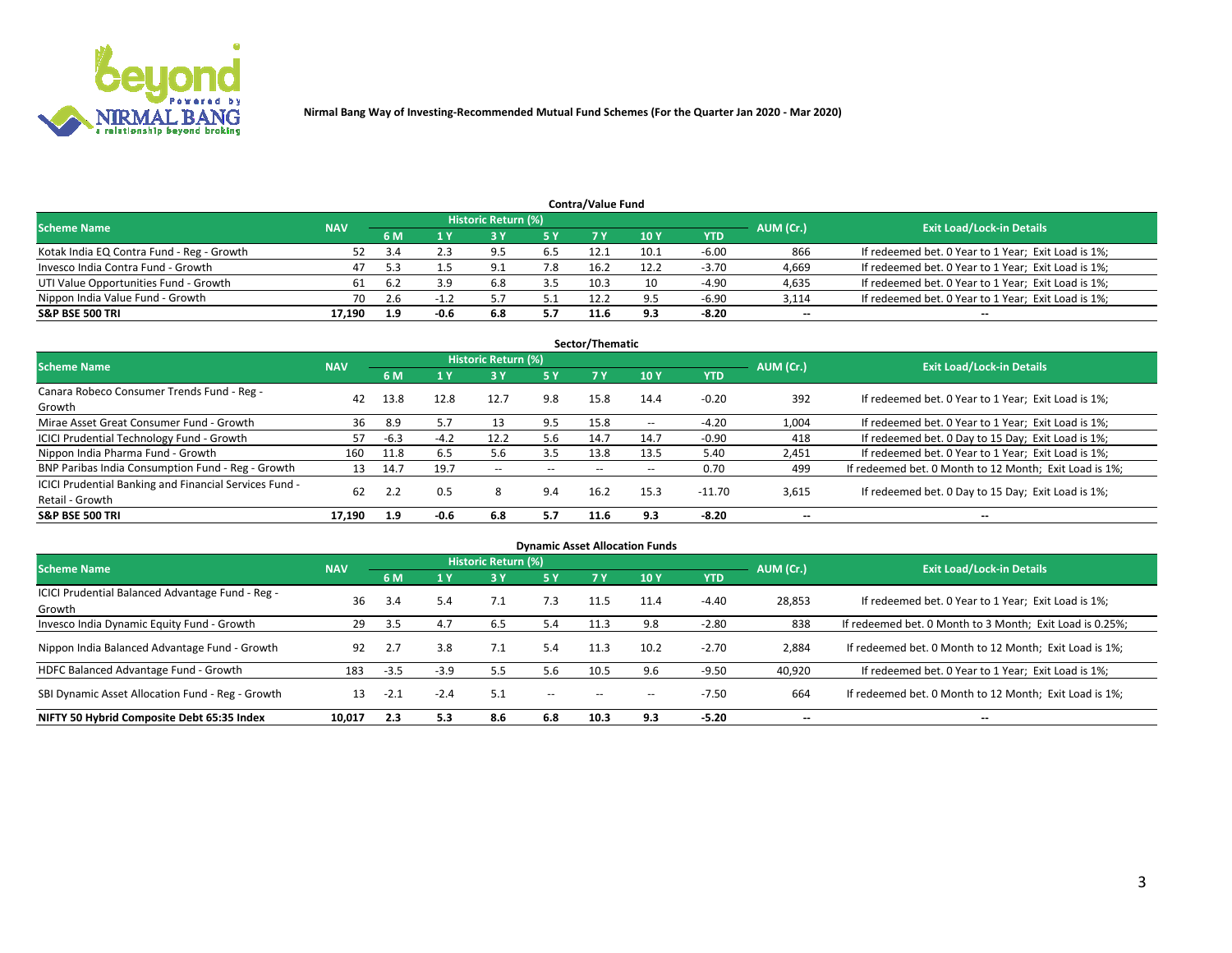

| <b>Hybrid Aggressive</b>                        |            |     |        |                            |        |                          |       |         |                          |                                                        |  |  |  |  |
|-------------------------------------------------|------------|-----|--------|----------------------------|--------|--------------------------|-------|---------|--------------------------|--------------------------------------------------------|--|--|--|--|
| <b>Scheme Name</b>                              | <b>NAV</b> |     |        | <b>Historic Return (%)</b> |        |                          |       |         | AUM (Cr.)                | <b>Exit Load/Lock-in Details</b>                       |  |  |  |  |
|                                                 |            | 6 M |        |                            | 5 Y    |                          | 10 Y  | YTD     |                          |                                                        |  |  |  |  |
| ICICI Prudential Equity & Debt Fund - Growth    | 129        | 0.1 | $-0.7$ |                            | 6.3    | 12.7                     | 12.3  | $-8.20$ | 22,390                   | If redeemed bet. 0 Year to 1 Year; Exit Load is 1%;    |  |  |  |  |
| Mirae Asset Hybrid - Equity Fund - Reg - Growth |            |     |        |                            | $\sim$ | $\overline{\phantom{a}}$ | $- -$ | -6.30   | 3,380                    | If redeemed bet. 0 Year to 1 Year; Exit Load is 1%;    |  |  |  |  |
| SBI Equity Hybrid Fund - Growth                 | 143        | b.b | 10.7   | 10.3                       |        | 14.3                     | 11.7  | $-2.00$ | 32,585                   | If redeemed bet. 0 Month to 12 Month; Exit Load is 1%; |  |  |  |  |
| Canara Robeco Equity Hybrid Fund - Growth       | 168        | 9.4 | 9.8    | 9.7                        | 7.8    | 13.5                     | 12.1  | $-0.10$ | 3,071                    | If redeemed bet. 0 Year to 1 Year; Exit Load is 1%;    |  |  |  |  |
| NIFTY 50 Hybrid Composite Debt 65:35 Index      | 10,017     | 2.3 | 5.3    | 8.6                        | 6.8    | 10.3                     | 9.3   | $-5.20$ | $\overline{\phantom{a}}$ | $- -$                                                  |  |  |  |  |

|                                            |            |           |                                  |                | Arbitrage Fund |     |            |        |                                                          |
|--------------------------------------------|------------|-----------|----------------------------------|----------------|----------------|-----|------------|--------|----------------------------------------------------------|
| <b>Scheme Name</b>                         | <b>NAV</b> | AUM (Cr.) | <b>Exit Load/Lock-in Details</b> |                |                |     |            |        |                                                          |
|                                            |            | l M       | <b>M</b>                         | 1 <sub>V</sub> |                |     | <b>YTD</b> |        |                                                          |
| IDFC Arbitrage Fund - Reg - Growth         |            |           |                                  | 6.2            |                |     | 6.40       | 12,224 | If redeemed bet. 0 Month to 1 Month; Exit Load is 0.25%; |
| Kotak Equity Arbitrage Fund - Reg - Growth | 28         | b.Z       | 5.b                              | b.3            |                | b.4 | 6.70       | 17,662 | If redeemed bet. 0 Day to 30 Day; Exit Load is 0.25%;    |
| Nippon India Arbitrage Fund - Growth       | 20         | . ხ.⁄     | 5.b                              |                |                |     | 6.90       | 10.497 | If redeemed bet. 0 Month to 1 Month; Exit Load is 0.25%; |

|                                          |            |           |                                  |                          |                          | <b>Equity Saver</b> |        |            |                          |                                                        |
|------------------------------------------|------------|-----------|----------------------------------|--------------------------|--------------------------|---------------------|--------|------------|--------------------------|--------------------------------------------------------|
| Scheme Name                              | <b>NAV</b> | AUM (Cr.) | <b>Exit Load/Lock-in Details</b> |                          |                          |                     |        |            |                          |                                                        |
|                                          |            | 6 M       |                                  |                          |                          |                     | 10 Y   | <b>YTD</b> |                          |                                                        |
| Axis Equity Saver Fund - Reg - Growth    |            |           |                                  |                          | $\sim$                   | $- -$               | $\sim$ | $-0.60$    | 793                      | If redeemed bet. 0 Month to 12 Month; Exit Load is 1%; |
| Kotak Equity Savings Fund - Reg - Growth |            |           |                                  | 6.9                      | 6.6                      | $\sim$ $\sim$       | $\sim$ | $-1.80$    | 1.712                    | If redeemed bet. 0 Year to 1 Year; Exit Load is 1%;    |
| CRISIL Hybrid 50+50 - Moderate Index*    |            | $-$       | $- -$                            | $\overline{\phantom{a}}$ | $\overline{\phantom{a}}$ | $\sim$              | $\sim$ | $\sim$     | $\overline{\phantom{a}}$ | $-$                                                    |

| <b>Liquid Funds</b>              |            |                   |     |                            |     |        |            |                 |           |                                  |  |  |  |
|----------------------------------|------------|-------------------|-----|----------------------------|-----|--------|------------|-----------------|-----------|----------------------------------|--|--|--|
| <b>Scheme Name</b>               | <b>NAV</b> |                   |     | <b>Historic Return (%)</b> |     |        | <b>YTM</b> | Avg             | AUM (Cr.) | <b>Exit Load/Lock-in Details</b> |  |  |  |
|                                  |            | $4 \, \mathrm{W}$ | 2 W | l M                        | 3M  | 1Y     |            | <b>Maturity</b> |           |                                  |  |  |  |
| Axis Liquid Fund - Growth        | 2.184      |                   |     |                            | 5.3 | 6.3    | 5.38       | $\sim$ $\sim$   | 30,919    | *Ref Footnote                    |  |  |  |
| IDFC Cash Fund - Reg - Growth    | 2.381      | 6.7               |     |                            |     |        |            | 0.08            | 9,799     | *Ref Footnote                    |  |  |  |
| Kotak Liquid Fund - Reg - Growth | 3,984      |                   |     |                            | 5.2 |        |            | $- -$           | 25,945    | *Ref Footnote                    |  |  |  |
| <b>CRISIL Liquid Fund Index</b>  | $\sim$     |                   |     |                            | 5.7 | $\sim$ | $-$        | $-$             | $\sim$    | $\overline{\phantom{a}}$         |  |  |  |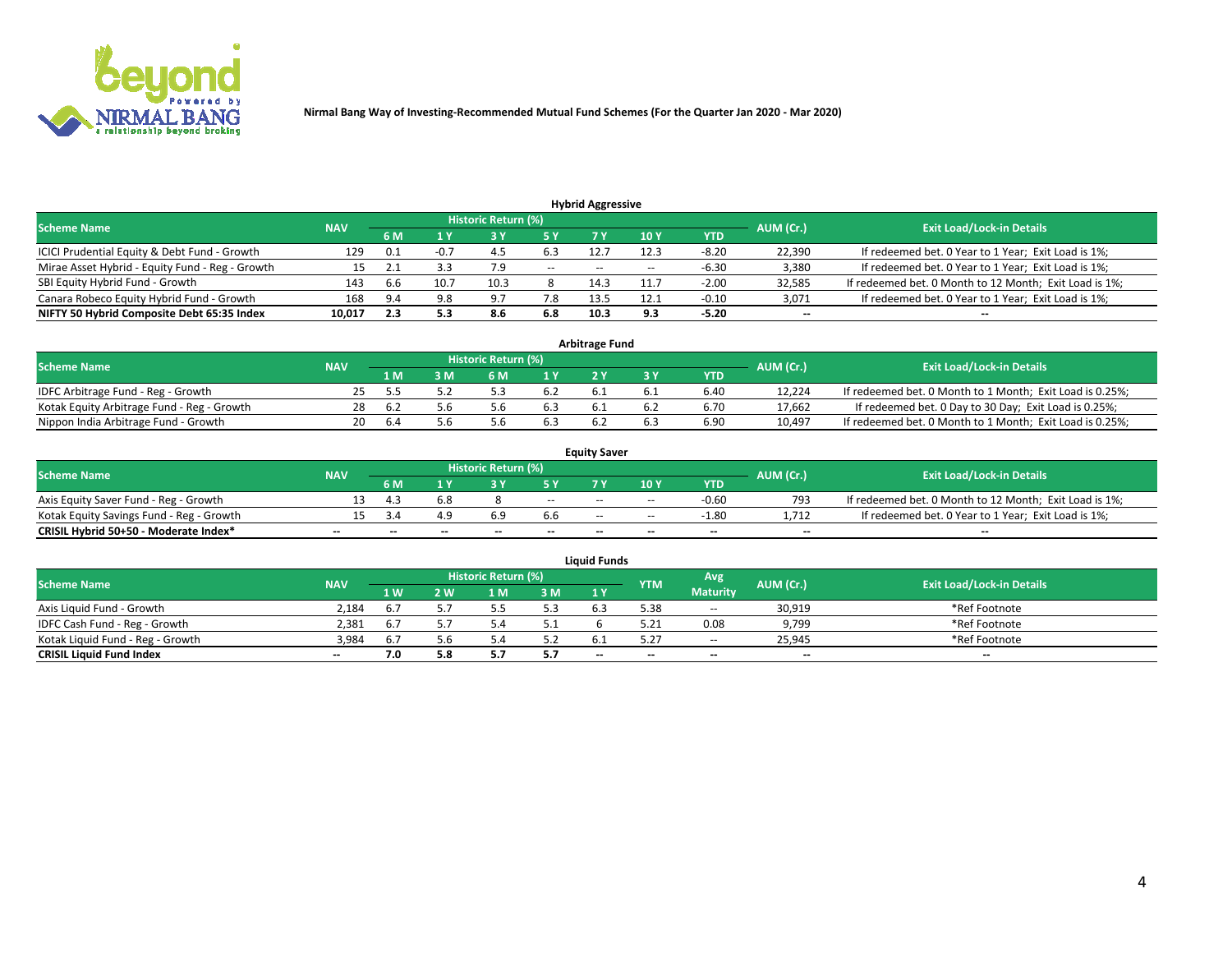

|                                               |            |      |     |                     |        | <b>Ultra Short Fund</b> |            |                 |           |                                  |
|-----------------------------------------------|------------|------|-----|---------------------|--------|-------------------------|------------|-----------------|-----------|----------------------------------|
| <b>Scheme Name</b>                            | <b>NAV</b> |      |     | Historic Return (%) |        |                         | <b>YTM</b> | Avg             | AUM (Cr.) | <b>Exit Load/Lock-in Details</b> |
|                                               |            | 1 M  | 3 M | 6 M                 | 1 Y    | <b>3 Y</b>              |            | <b>Maturity</b> |           |                                  |
| IDFC Ultra Short Term Fund - Reg - Growth     |            | 59   |     | b.                  |        | --                      | 5.83       | 0.46            | 5,468     | Nil                              |
| Sundaram Ultra Short Term Fund - Reg - Growth |            |      |     |                     | $\sim$ | $-$                     | 5.75       | 0.40            | 339       | Nil                              |
| L&T Ultra Short Term Fund - Growth            | 33         | -6.1 |     |                     |        |                         | 5.85       | $-$             | 2,786     | Nil                              |
| <b>NIFTY Ultra Short Duration Debt Index</b>  | 4,044      | -6.0 | 6.3 | 6.5                 | 7.5    |                         | --         | $-$             | $- -$     | $- -$                            |

| <b>Money Market Fund</b>                         |            |     |     |                     |        |    |            |                 |           |                                  |  |  |  |  |
|--------------------------------------------------|------------|-----|-----|---------------------|--------|----|------------|-----------------|-----------|----------------------------------|--|--|--|--|
| <b>Scheme Name</b>                               | <b>NAV</b> |     |     | Historic Return (%) |        |    | <b>YTM</b> | 'Avg            | AUM (Cr.) | <b>Exit Load/Lock-in Details</b> |  |  |  |  |
|                                                  |            | 1 M | 3 M | 6 M                 | 1 Y    | 3Y |            | <b>Maturity</b> |           |                                  |  |  |  |  |
| Aditya Birla Sun Life Money Manager Fund - Reg - | 268        |     |     | 6.5                 | 7.9    |    |            | 0.54            | 12,504    | Nil                              |  |  |  |  |
| Growth                                           |            |     |     |                     |        |    |            |                 |           |                                  |  |  |  |  |
| Franklin India Savings Fund - Growth             | 37         | 6.6 | 5.9 | 6.5                 | 8.1    |    |            | 0.34            | 4,741     | Nil                              |  |  |  |  |
| Nippon India Money Market Fund - Growth          | 3.022      | 6.7 | 6.1 | 6.5                 | 7.8    |    | 5.81       | 0.35            | 4,540     | Nil                              |  |  |  |  |
| <b>CRISIL Liquid Fund Index</b>                  | $- -$      |     |     | 5.8                 | $\sim$ | -- | --         | $\sim$          | $\sim$    | $\sim$                           |  |  |  |  |

| <b>Short Term Fund</b>                          |            |      |      |                     |      |           |            |                 |           |                                  |  |  |  |  |
|-------------------------------------------------|------------|------|------|---------------------|------|-----------|------------|-----------------|-----------|----------------------------------|--|--|--|--|
| <b>Scheme Name</b>                              | <b>NAV</b> |      |      | Historic Return (%) |      |           | <b>YTM</b> | Avg             | AUM (Cr.) | <b>Exit Load/Lock-in Details</b> |  |  |  |  |
|                                                 |            | 1 M  | 3 M  | <b>6M</b>           | 1Y   | <b>3Y</b> |            | <b>Maturity</b> |           |                                  |  |  |  |  |
| Axis Short Term Fund - Growth                   |            | 10.6 | 10.1 | 9.1                 | 10.5 |           | 6.63       | $-$             | 5,398     | Nil                              |  |  |  |  |
| HDFC Short Term Debt Fund - Growth              | 23         |      |      | 10                  | 10.7 | 8.1       | 7.07       | $\sim$          | 12,216    | Nil                              |  |  |  |  |
| IDFC Bond Fund - Short Term Plan - Reg - Growth |            |      | 8.8  | 8.4                 | 10   |           | 6.62       | 2.21            | 11,979    | Nil                              |  |  |  |  |
| Kotak Bond Short Term Fund - Reg - Growth       | 38         | 11.0 | 10.5 |                     | 10.4 |           | 6.88       | $\sim$          | 11,560    | Nil                              |  |  |  |  |
| L&T Short Term Bond Fund - Reg - Growth         | 19.        | 10.0 |      | 8.5                 | 9.9  |           | 6.48       | $- -$           | 5,190     | Nil                              |  |  |  |  |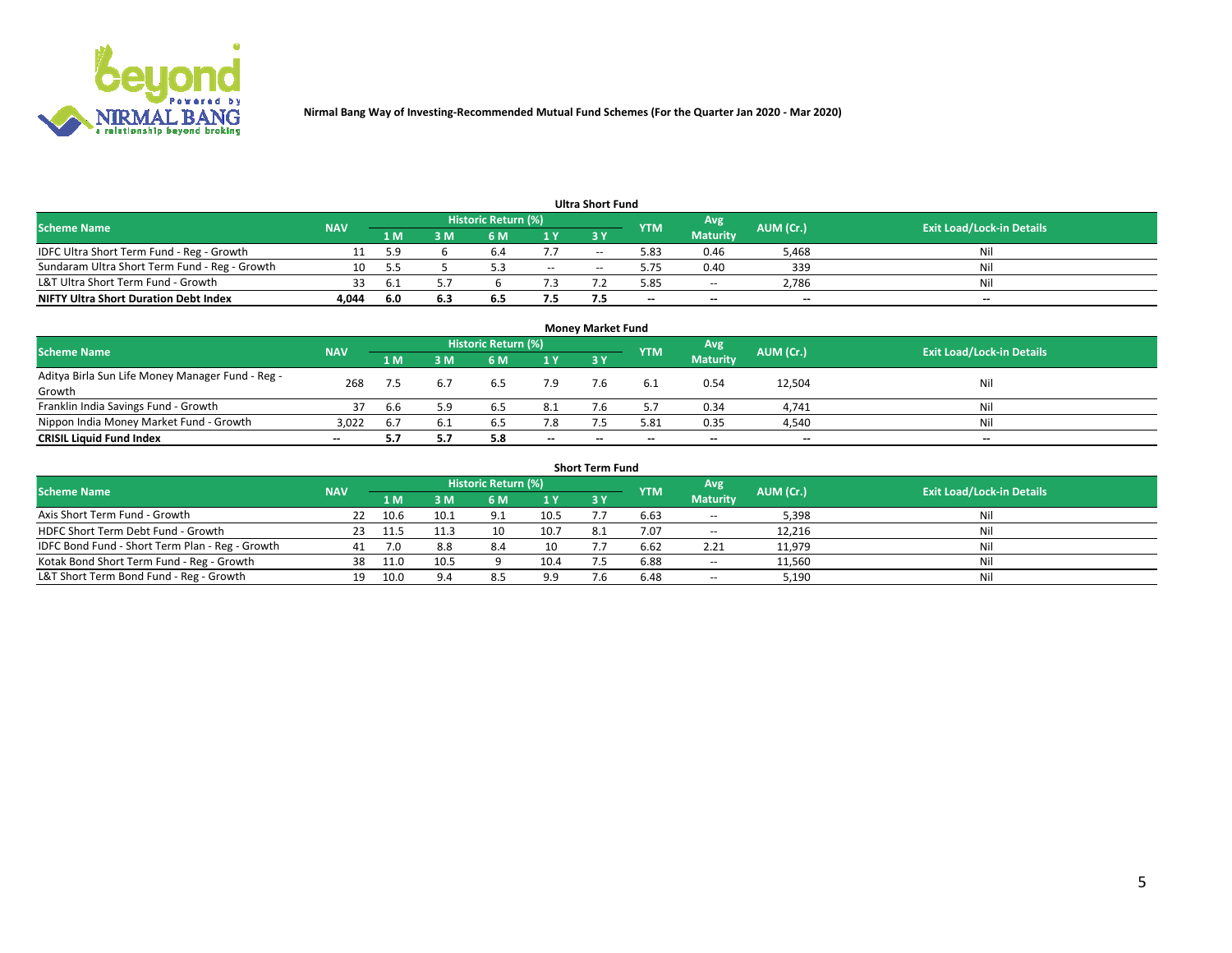

| <b>Low Duration Fund</b>                  |            |      |     |                     |                |     |            |                 |           |                                  |  |  |  |  |
|-------------------------------------------|------------|------|-----|---------------------|----------------|-----|------------|-----------------|-----------|----------------------------------|--|--|--|--|
| <b>Scheme Name</b>                        | <b>NAV</b> |      |     | Historic Return (%) |                |     | <b>YTM</b> | Avg             | AUM (Cr.) | <b>Exit Load/Lock-in Details</b> |  |  |  |  |
|                                           |            | 1 M  | sм  | 6 M                 | 1 <sub>V</sub> | 3 Y |            | <b>Maturity</b> |           |                                  |  |  |  |  |
| Axis Treasury Advantage Fund - Growth     | 2.249      | 6.4  | 6.9 |                     | 8.6            |     | 5.99       | $- -$           | 5,894     | Nil                              |  |  |  |  |
| Canara Robeco Savings Fund - Reg - Growth |            | b.3  | b.4 |                     |                |     | 5.87       | $- -$           | 1,127     | Nil                              |  |  |  |  |
| IDFC Low Duration Fund - Reg - Growth     | 29         | .b.b | 6.9 |                     | 8.3            |     | .96 ز      | 0.90            | 5.804     | Nil                              |  |  |  |  |

| <b>Banking &amp; PSU Bond Funds</b>            |            |      |      |                     |                |           |            |                 |           |                                  |  |  |  |
|------------------------------------------------|------------|------|------|---------------------|----------------|-----------|------------|-----------------|-----------|----------------------------------|--|--|--|
| <b>Scheme Name</b>                             | <b>NAV</b> |      |      | Historic Return (%) |                |           | <b>YTM</b> | Avg             | AUM (Cr.) | <b>Exit Load/Lock-in Details</b> |  |  |  |
|                                                |            | 1 M  | sм   | 6 M                 | 4 <sub>Y</sub> | <b>3Y</b> |            | <b>Maturity</b> |           |                                  |  |  |  |
| HDFC Banking and PSU Debt Fund - Reg - Growth  |            | 12.2 |      | 10.2                | 11.4           | 8.1       | 7.28       | $\sim$ $\sim$   | 5,323     | Ni                               |  |  |  |
| Kotak Banking and PSU Debt Fund - Reg - Growth |            | 12.6 |      | 10.2                | 11.9           |           | 6.93       | $\sim$ $\sim$   | 5.225     | Ni                               |  |  |  |
| IDFC Banking & PSU Debt Fund - Reg - Growth    | 18         | 8.8  | 10.5 |                     |                |           |            | 3.10            | 13.030    | Ni                               |  |  |  |

| <b>Corporate Bond Funds</b>                         |            |      |      |                     |      |            |            |                 |           |                                                         |  |  |  |  |
|-----------------------------------------------------|------------|------|------|---------------------|------|------------|------------|-----------------|-----------|---------------------------------------------------------|--|--|--|--|
| <b>Scheme Name</b>                                  | <b>NAV</b> |      |      | Historic Return (%) |      |            | <b>YTM</b> | Avg             | AUM (Cr.) | <b>Exit Load/Lock-in Details</b>                        |  |  |  |  |
|                                                     |            | 1 M  | 3 M  | 6 M                 | 1 Y  | <b>3 Y</b> |            | <b>Maturity</b> |           |                                                         |  |  |  |  |
| ICICI Prudential Corporate Bond Fund - Reg - Growth |            | -8.4 | 9.8  |                     | 10.4 |            | 6.76       | 2.26            | 12,074    | Nil                                                     |  |  |  |  |
| L&T Triple Ace Bond Fund - Reg - Growth             |            | 27.5 | 19.6 | 12.2                | 16.6 |            | 7.59       | $\sim$          | 3,081     | If redeemed bet. 0 Month to 3 Month; Exit Load is 0.5%; |  |  |  |  |
| Kotak Corporate Bond Fund - Std - Growth            | 2,688      | 6.9  | 8.5  | 8.3                 | 9.8  |            | 6.63       | $\sim$ $\sim$   | 4,840     | Nil                                                     |  |  |  |  |

|                                                   |            |        |     |                            |      | <b>Credit Risk Fund</b> |            |                 |           |                                                           |
|---------------------------------------------------|------------|--------|-----|----------------------------|------|-------------------------|------------|-----------------|-----------|-----------------------------------------------------------|
| <b>Scheme Name</b>                                | <b>NAV</b> |        |     | <b>Historic Return (%)</b> |      |                         | <b>YTM</b> | Avg             | AUM (Cr.) | <b>Exit Load/Lock-in Details</b>                          |
|                                                   |            | 1 M    | 3 M | 6 M                        | 71 Y | 3Y                      |            | <b>Maturity</b> |           |                                                           |
| <b>ICICI Prudential Credit Risk Fund - Growth</b> | 22         | 10.3   |     | 11.6                       | 10.8 | 8.1                     | 9.41       | 2.30            | 12,381    | If redeemed bet. 0 Year to 1 Year; Exit Load is 1%;       |
| Kotak Credit Risk Fund - Reg - Growth             |            | $-4.3$ | 6.4 |                            |      |                         | 8.71       | $- -$           | 5,280     | If redeemed bet. 0 Year to 1 Year; Exit Load is 1%;       |
|                                                   |            |        |     |                            |      |                         |            |                 |           | If redeemed bet. 0 Month to 12 Month; Exit Load is 3%; If |
| SBI Credit Risk Fund - Growth                     | 32         | 10.6   |     | 8.7                        |      |                         | 8.58       | 2.38            | 5,055     | redeemed bet. 12 Month to 24 Month; Exit Load is 1.5%; If |
|                                                   |            |        |     |                            |      |                         |            |                 |           | redeemed bet. 24 Month to 36 Month; Exit Load is 0.75%;   |